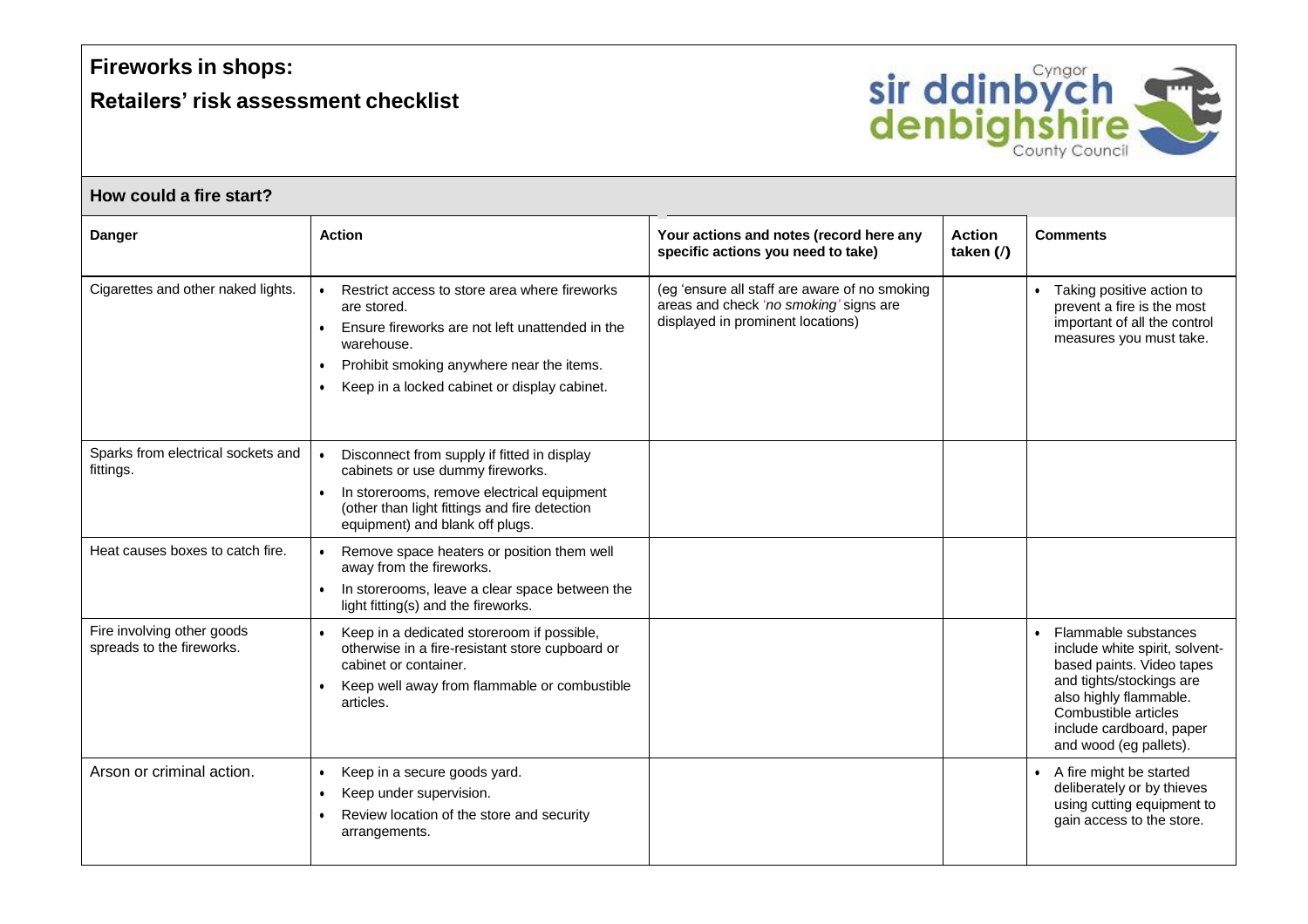| How could a fire spread and get worse?                                                           |                                                                                                                                                                                                                                                                                                                                                                                                                                                                                                                                                                                                                                                                                                                                                                                                                                    |                              |                              |                                                                                                 |  |  |  |
|--------------------------------------------------------------------------------------------------|------------------------------------------------------------------------------------------------------------------------------------------------------------------------------------------------------------------------------------------------------------------------------------------------------------------------------------------------------------------------------------------------------------------------------------------------------------------------------------------------------------------------------------------------------------------------------------------------------------------------------------------------------------------------------------------------------------------------------------------------------------------------------------------------------------------------------------|------------------------------|------------------------------|-------------------------------------------------------------------------------------------------|--|--|--|
| <b>Danger</b>                                                                                    | <b>Action</b>                                                                                                                                                                                                                                                                                                                                                                                                                                                                                                                                                                                                                                                                                                                                                                                                                      | Your action points and notes | <b>Action</b><br>taken $($ ) | <b>Comments</b>                                                                                 |  |  |  |
| Heat from burning fireworks<br>causes nearby flammable or<br>combustible articles to catch fire. | Remove the flammable/combustible articles if<br>$\bullet$<br>possible.<br>Locate fireworks well away from flammable<br>$\bullet$<br>substances to reduce risk of fire spreading.<br>If fireworks are stored in a container outside the<br>$\bullet$<br>building ensure it is located well away from<br>parked vehicles, pallets etc.                                                                                                                                                                                                                                                                                                                                                                                                                                                                                               |                              |                              |                                                                                                 |  |  |  |
| Burning fireworks or fragments<br>are thrown into flammable or<br>combustible articles.          | Keep the fireworks in their transport boxes.<br>$\bullet$<br>Close transport boxes after use.<br>$\bullet$<br>Keep fireworks in a separate storeroom. If this<br>is not possible, keep in fire-resistant cupboards<br>or cabinets.<br>If fireworks are stocked in a warehouse, ensure<br>$\bullet$<br>there is a barrier between fireworks and<br>flammable items (eg a wall, or a wire screen) or<br>enclose items in a wire cage or keep them in an<br>ISO transport container or other suitable<br>construction that will contain the fragment throw.<br>Control the amount of fireworks in the shop<br>$\bullet$<br>area.<br>Ensure the premises are suitable for the<br>$\bullet$<br>quantity of fireworks (and in any event keep the<br>stocks of fireworks within the limits permitted by<br>your registration or licence). |                              |                              | Anyone storing large<br>quantities of flammable<br>substances should seek<br>specialist advice. |  |  |  |
| Fireworks are contaminated by<br>other chemicals or by water and<br>become unstable.             | Keep away from caustic substances such as<br>drain cleaners, paint strippers and wood<br>preservatives.<br>Keep away from fertilisers and products<br>$\bullet$<br>containing peroxides (eg fibreglass hardeners).<br>Keep in a dry place.                                                                                                                                                                                                                                                                                                                                                                                                                                                                                                                                                                                         |                              |                              |                                                                                                 |  |  |  |